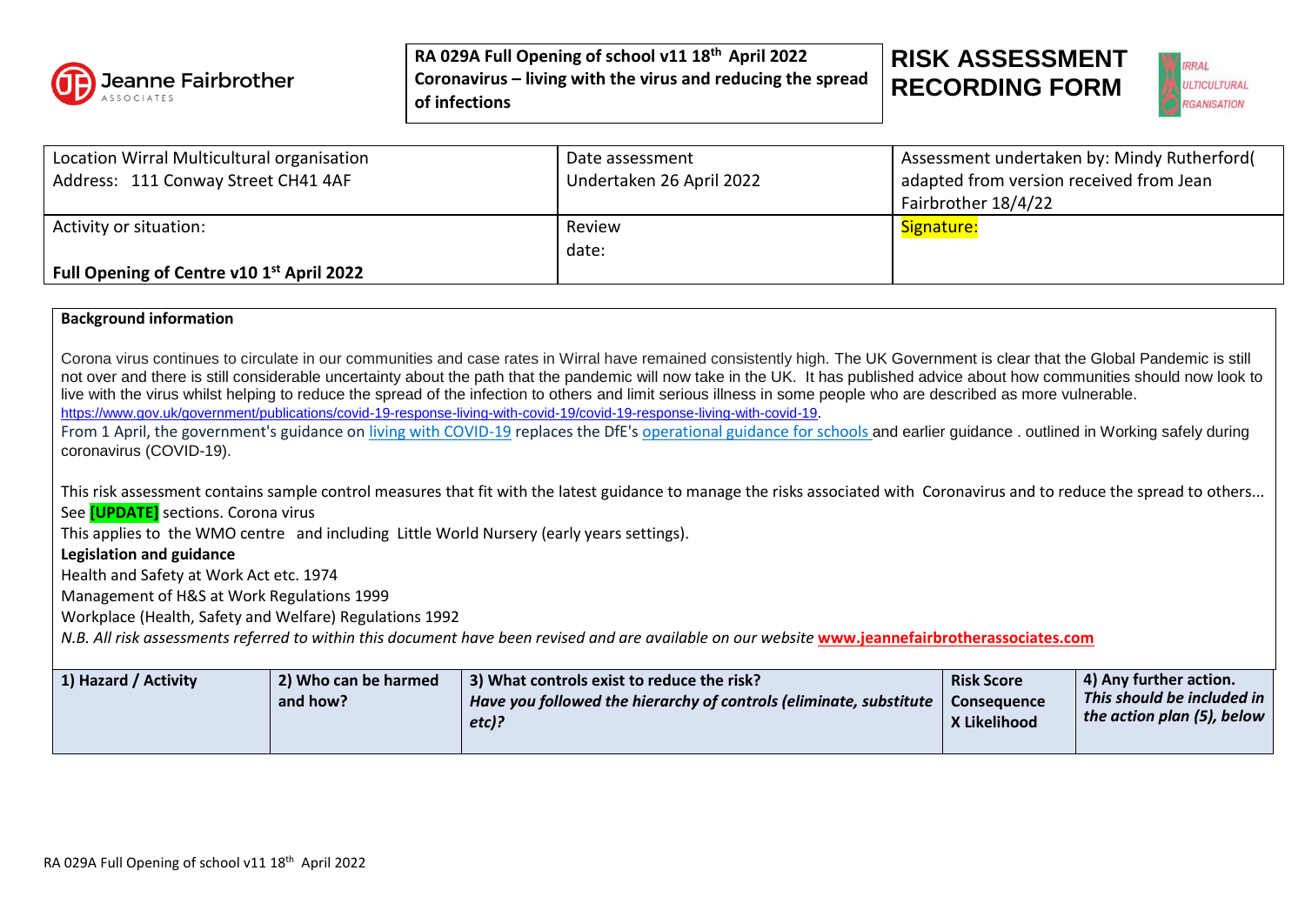| Or for out of hours ( weekends) Cheshire and<br>$\bullet$<br>Merseyside HPT out of hours: 0151 434 4819<br>NEW DfE incident support helpline (formerly the COVID-19<br>helpline) is available to support the education sector, with<br>any questions about COVID-19 and other national<br>incidents and emergencies, which impact on education,<br>childcare, and children's social care.<br>Phone: 0800 046 8687 (M-F 8am to 6pm)<br>WMO /Nursery will only:<br>Consider attendance restrictions as a last resort<br>Keep measures to the minimum number of groups<br>possible<br>Keep measures for the shortest amount of time possible<br>WMO I will take extra steps to manage the transmission<br>of COVID-19 and seek public health advice if the number<br>of positive cases reaches a certain threshold.<br>WMO will follow measures recommended by the Local<br>Authority, Director of Public Health, and local protection | <b>UPDATED</b> Failing to have<br>adequate outbreak<br>management/contingency<br>plans to allow for stepping<br>measures up and down.<br>All settings unless indicated | <b>Staff, Centre Users,</b><br>children, visitors,<br>contractors increased<br>risk of transmission of<br><b>COVID 19</b> | Centre and nursery will follow Emergency Plan in line<br>with DfE guidance: Emergency planning and response for<br>education, childcare, and children's social care settings<br>which includes public health emergencies.<br>Nursery will refer to UK Health Security Agency (UKHSA)<br>health protection in education and childcare settings<br>Centre Manager will contact the Wirral COVID-19 Hub to<br>report a suspected outbreak and follow advice by<br>emailing localoutbreakhub@wirral.gov.uk<br>Coronavirus Helpline on 0151 666 5050.<br>$\bullet$ | $3X2=6$<br><b>Review this</b><br>score as the<br>more measures<br>in place will<br>reduce it | If you identify any actions<br>to complete, transfer<br>them to the action plan<br>below (5) |
|-------------------------------------------------------------------------------------------------------------------------------------------------------------------------------------------------------------------------------------------------------------------------------------------------------------------------------------------------------------------------------------------------------------------------------------------------------------------------------------------------------------------------------------------------------------------------------------------------------------------------------------------------------------------------------------------------------------------------------------------------------------------------------------------------------------------------------------------------------------------------------------------------------------------------------------|------------------------------------------------------------------------------------------------------------------------------------------------------------------------|---------------------------------------------------------------------------------------------------------------------------|---------------------------------------------------------------------------------------------------------------------------------------------------------------------------------------------------------------------------------------------------------------------------------------------------------------------------------------------------------------------------------------------------------------------------------------------------------------------------------------------------------------------------------------------------------------|----------------------------------------------------------------------------------------------|----------------------------------------------------------------------------------------------|
|-------------------------------------------------------------------------------------------------------------------------------------------------------------------------------------------------------------------------------------------------------------------------------------------------------------------------------------------------------------------------------------------------------------------------------------------------------------------------------------------------------------------------------------------------------------------------------------------------------------------------------------------------------------------------------------------------------------------------------------------------------------------------------------------------------------------------------------------------------------------------------------------------------------------------------------|------------------------------------------------------------------------------------------------------------------------------------------------------------------------|---------------------------------------------------------------------------------------------------------------------------|---------------------------------------------------------------------------------------------------------------------------------------------------------------------------------------------------------------------------------------------------------------------------------------------------------------------------------------------------------------------------------------------------------------------------------------------------------------------------------------------------------------------------------------------------------------|----------------------------------------------------------------------------------------------|----------------------------------------------------------------------------------------------|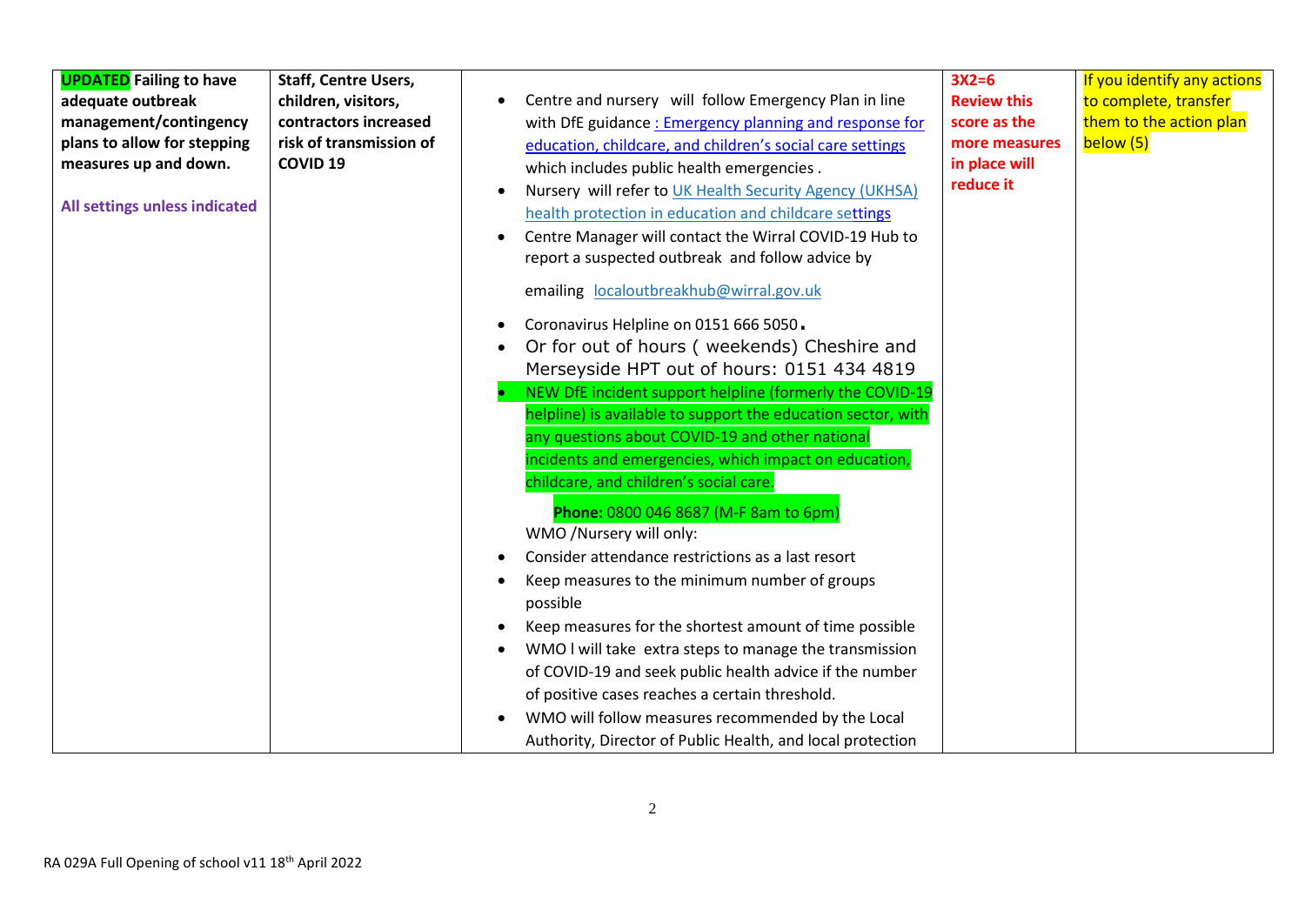|                                                                                                                                              |                                                                                                                                   | teams (HPTs) as part of the outbreak management<br>responsibilities.                                                                                                                                                                                                                                                                                                                                                                                                                                                                                               |                                                                                               |                                                                                              |
|----------------------------------------------------------------------------------------------------------------------------------------------|-----------------------------------------------------------------------------------------------------------------------------------|--------------------------------------------------------------------------------------------------------------------------------------------------------------------------------------------------------------------------------------------------------------------------------------------------------------------------------------------------------------------------------------------------------------------------------------------------------------------------------------------------------------------------------------------------------------------|-----------------------------------------------------------------------------------------------|----------------------------------------------------------------------------------------------|
| <b>Face coverings</b><br>All settings unless indicated                                                                                       | <b>Staff, Centre Users,</b><br>children, pupils, visitors,<br>contractors increased<br>risk of transmission of<br><b>COVID 19</b> | All settings - Staff and visitors will be required to wear face<br>coverings in communal areas and when entering the building.<br>They should also be mindful of social distancing when working<br>with vulnerable people and people they don't usually<br>encounter.<br>Staff and visitors should follow wider advice on face coverings<br>$\bullet$<br>outside of the centre, including on public transport when<br>visiting the Centre.<br>All settings $-$ any staff who wish to continue to wear a face<br>covering in the Centre will be supported to do so. | $3X2=6$<br><b>Review this</b><br>score as the<br>more measures<br>in place will<br>reduce it  | If you identify any actions<br>to complete, transfer<br>them to the action plan<br>below (5) |
| School fails to ensure good<br>hygiene & cleaning<br>standards in school to<br>reduce risk of transmission.<br>All settings unless indicated | <b>Staff, Centre Users,</b><br>children, pupils, visitors,<br>contractors increased<br>risk of transmission of<br><b>COVID 19</b> | Hand hygiene -<br>WMO will continue to encourage staff & visitors to maintain<br>$\bullet$<br>high standards of hand hygiene.<br>Suitable facilities are provided for individuals to wash/sanitise<br>$\bullet$<br>their hands regularly<br>Cleaning<br>WMO will maintain appropriate cleaning regimes, using<br>standard products such as detergents with a focus on<br>frequently touched areas. Cleaning inspections and audits will<br>take place to improve standards                                                                                         | $3X2=6$<br><b>Review this</b><br>score as the<br>more measures<br>in place will<br>reduce it. | If you identify any actions<br>to complete, transfer<br>them to the action plan<br>below (5) |
| <b>Events in /Centre</b><br>All settings unless indicated                                                                                    | <b>Staff, Centre Users,</b><br>children, pupils, visitors,<br>contractors increased<br>risk of transmission of<br><b>COVID 19</b> | WMO/hirers completes a separate risk assessment for any<br>events held in the Centre following the latest UKHSA guidance<br>All hirers are required to follow safety advice set out<br>$\bullet$<br>conditions of booking including<br>Not attending the Centre if they show symptoms or test<br>positive for COVID within 10 days of attending an event (<br>unless they have produced 2 x consecutive LFTs within 24<br>hours of each other.                                                                                                                     | $3X2=6$<br><b>Review this</b><br>score as the<br>more measures<br>in place will<br>reduce it. | If you identify any actions<br>to complete, transfer<br>them to the action plan<br>below (5) |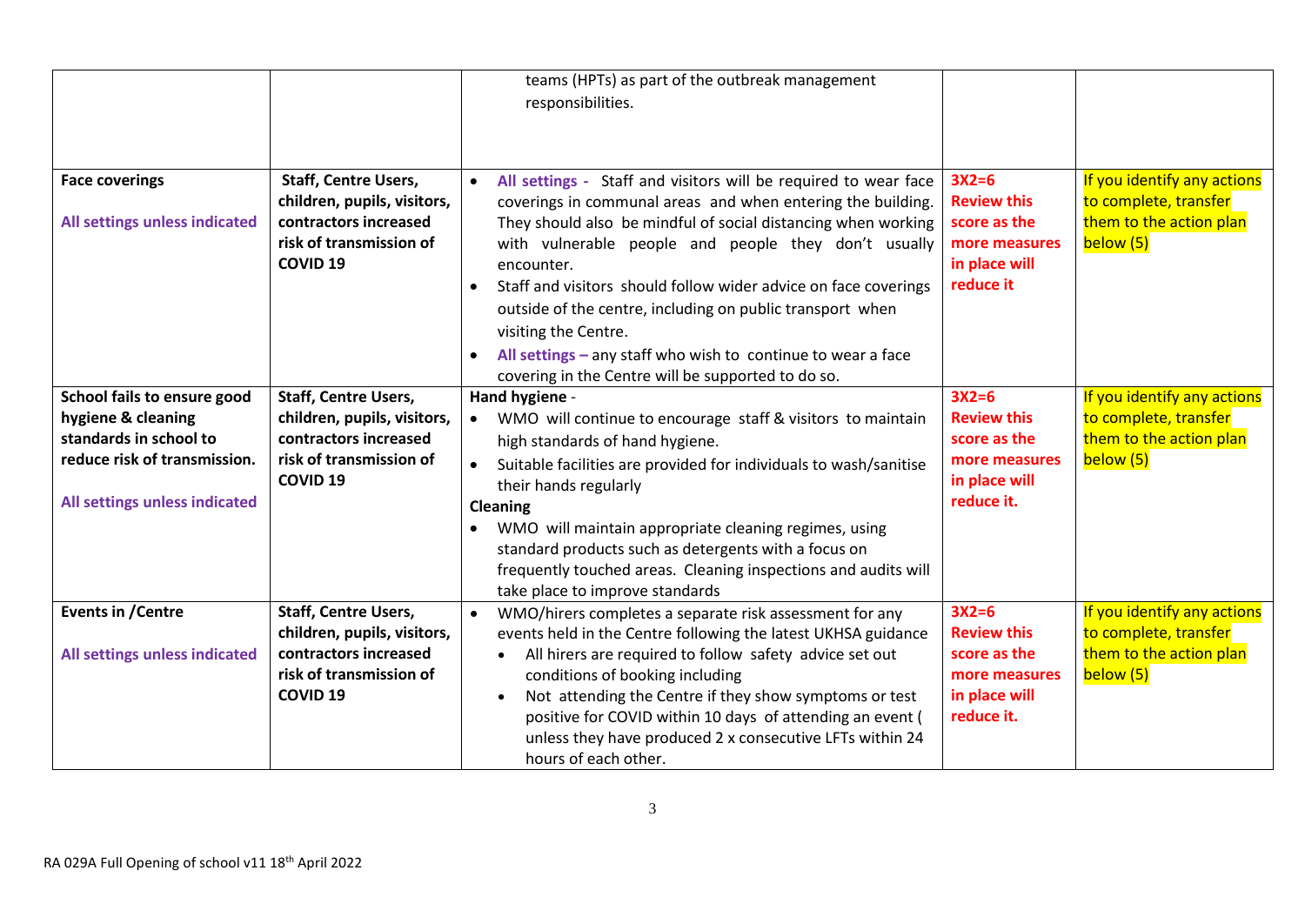| <b>Ventilation - failure to</b><br>ensure all occupied spaces<br>are well ventilated.<br>All settings unless indicated | Staff, pupils, visitors,<br>contractors increased<br>risk of transmission of<br><b>COVID 19</b> | Not attending the Centre if they or anyone in their<br>$\bullet$<br>household tests positive for COVID-19, are showing any<br>COVID symptoms<br>Hirers are advised to take a lateral flow COVID test before<br>attending a planned event<br>Advise all attendees to use the hand sanitiser and wipes<br>$\bullet$<br>that will be provided and wash their hands regularly<br>maintain safe social distancing where possible<br>$\bullet$<br>wear a mask/ face overing in communal areas or while<br>entering and moving around the building<br>do not exceed the stated maximum room occupancy at an<br>$\bullet$<br>event<br>When Centre is in operation, it is well ventilated with<br>comfortable working environments.<br>Staff are encouraged to let fresh air in where possible by<br>$\bullet$<br>safely opening doors and windows and refer to use of air<br>quality monitors where required. | $3X2=6$<br><b>Review this</b><br>score as the<br>more measures<br>in place will<br>reduce it. | If you identify any actions<br>to complete, transfer<br>them to the action plan<br>below (5) |
|------------------------------------------------------------------------------------------------------------------------|-------------------------------------------------------------------------------------------------|-------------------------------------------------------------------------------------------------------------------------------------------------------------------------------------------------------------------------------------------------------------------------------------------------------------------------------------------------------------------------------------------------------------------------------------------------------------------------------------------------------------------------------------------------------------------------------------------------------------------------------------------------------------------------------------------------------------------------------------------------------------------------------------------------------------------------------------------------------------------------------------------------------|-----------------------------------------------------------------------------------------------|----------------------------------------------------------------------------------------------|
| <b>Close contacts</b><br>All settings unless indicated                                                                 | Staff, pupils, visitors,<br>contractors increased<br>risk of transmission of<br><b>COVID 19</b> | <b>All settings</b><br>From 24 February, routine contact tracing will end.<br>$\bullet$<br>Contacts will no longer be required to self-isolate or<br>advised to take daily tests.<br>Local health teams continue to use contact tracing and<br>provide context-specific advice where they assess this to<br>be necessary as part of their role in managing infectious<br>diseases.<br>$\bullet$<br>Staff or pupils who are close contacts should:<br>$\bullet$<br>avoid contact with anyone who is at higher risk of<br>$\circ$<br>becoming severely unwell if they are infected with<br>COVID-19, especially those whose immune system                                                                                                                                                                                                                                                               | $3X2=6$<br><b>Review this</b><br>score as the<br>more measures<br>in place will<br>reduce it. | If you identify any actions<br>to complete, transfer<br>them to the action plan<br>below (5) |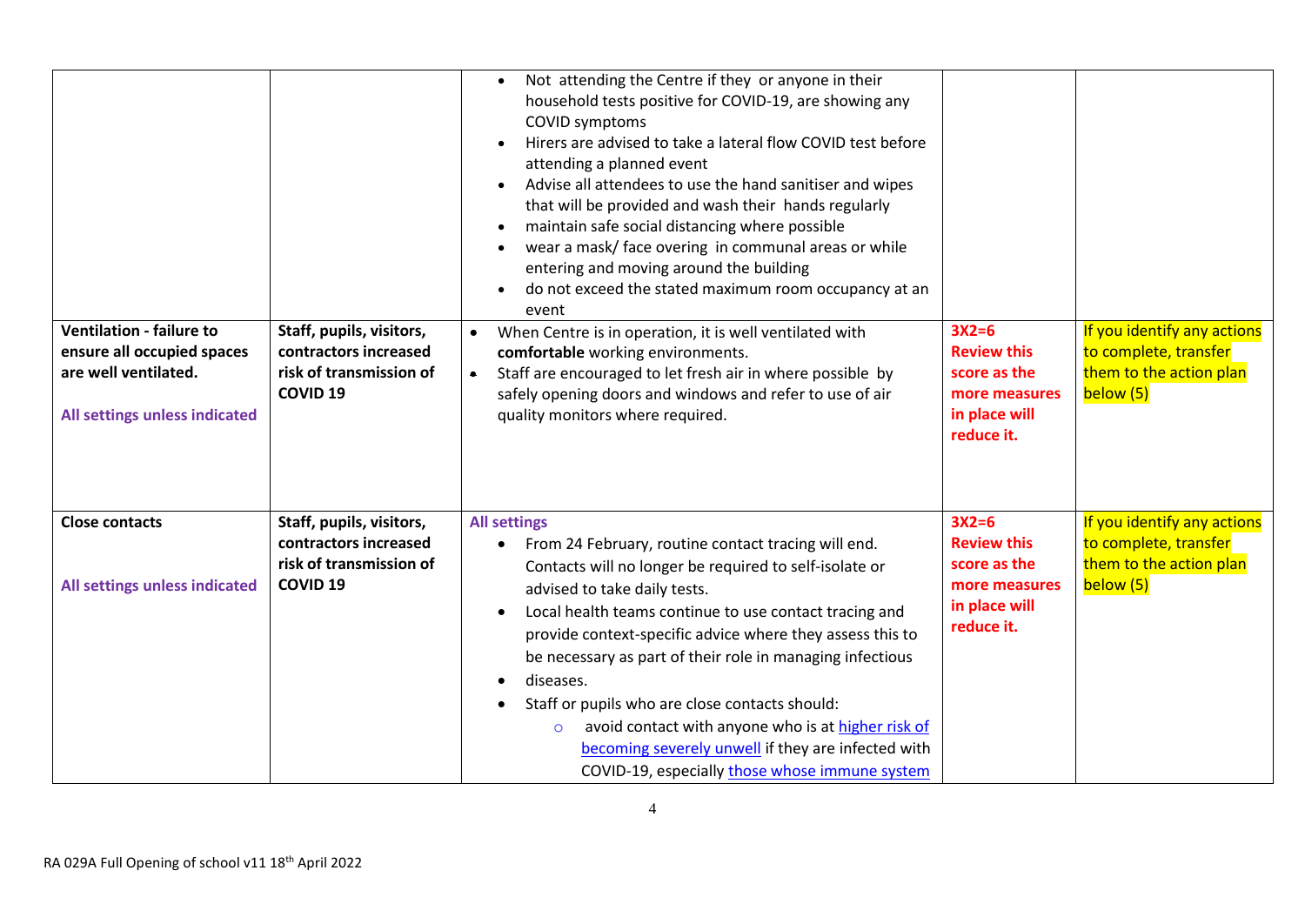|                                                                           |                                                                                                 | means they are at higher risk of serious illness<br>from COVID-19, despite vaccination<br>limit close contact with other people especially in<br>$\circ$<br>crowded, enclosed or poorly ventilated spaces<br>wear a well-fitting face covering made with<br>$\circ$<br>multiple layers or a surgical face mask if you do<br>need to have close contact with other people, or<br>you are in a crowded place<br>wash hands frequently with soap and water or use<br>$\circ$                                                                                                                                                                                                                                                     |                                                                                              |                                                                                              |
|---------------------------------------------------------------------------|-------------------------------------------------------------------------------------------------|-------------------------------------------------------------------------------------------------------------------------------------------------------------------------------------------------------------------------------------------------------------------------------------------------------------------------------------------------------------------------------------------------------------------------------------------------------------------------------------------------------------------------------------------------------------------------------------------------------------------------------------------------------------------------------------------------------------------------------|----------------------------------------------------------------------------------------------|----------------------------------------------------------------------------------------------|
|                                                                           |                                                                                                 | hand sanitiser                                                                                                                                                                                                                                                                                                                                                                                                                                                                                                                                                                                                                                                                                                                |                                                                                              |                                                                                              |
| Positive case unaware of<br>new guidance<br>All settings unless indicated | Staff, pupils, visitors,<br>contractors increased<br>risk of transmission of<br><b>COVID 19</b> | <b>All settings</b><br>Those with a positive test result will be advised to stay at<br>$\bullet$<br>home and avoid contact with other people:<br>Staff for at least 5 days (plus 2 x negative LFT<br>$\circ$<br>tests<br>Pupils for 3 days<br>$\circ$<br>Both pupils and staff should stay at home and avoid contact<br>$\bullet$<br>with others if they have symptoms of a respiratory infection<br>and a high temperature or if they feel unwell (returning to<br>the Centre when they feel well enough, and no longer have<br>a high temperature.<br>Staff can return to work when they have had 2 consecutive<br>$\bullet$<br>negative LFD test results (taken at least 24 hours apart). See<br>WMO COVID-19 staff policy | $3X2=6$<br><b>Review this</b><br>score as the<br>more measures<br>in place will<br>reduce it | If you identify any actions<br>to complete, transfer<br>them to the action plan<br>below (5) |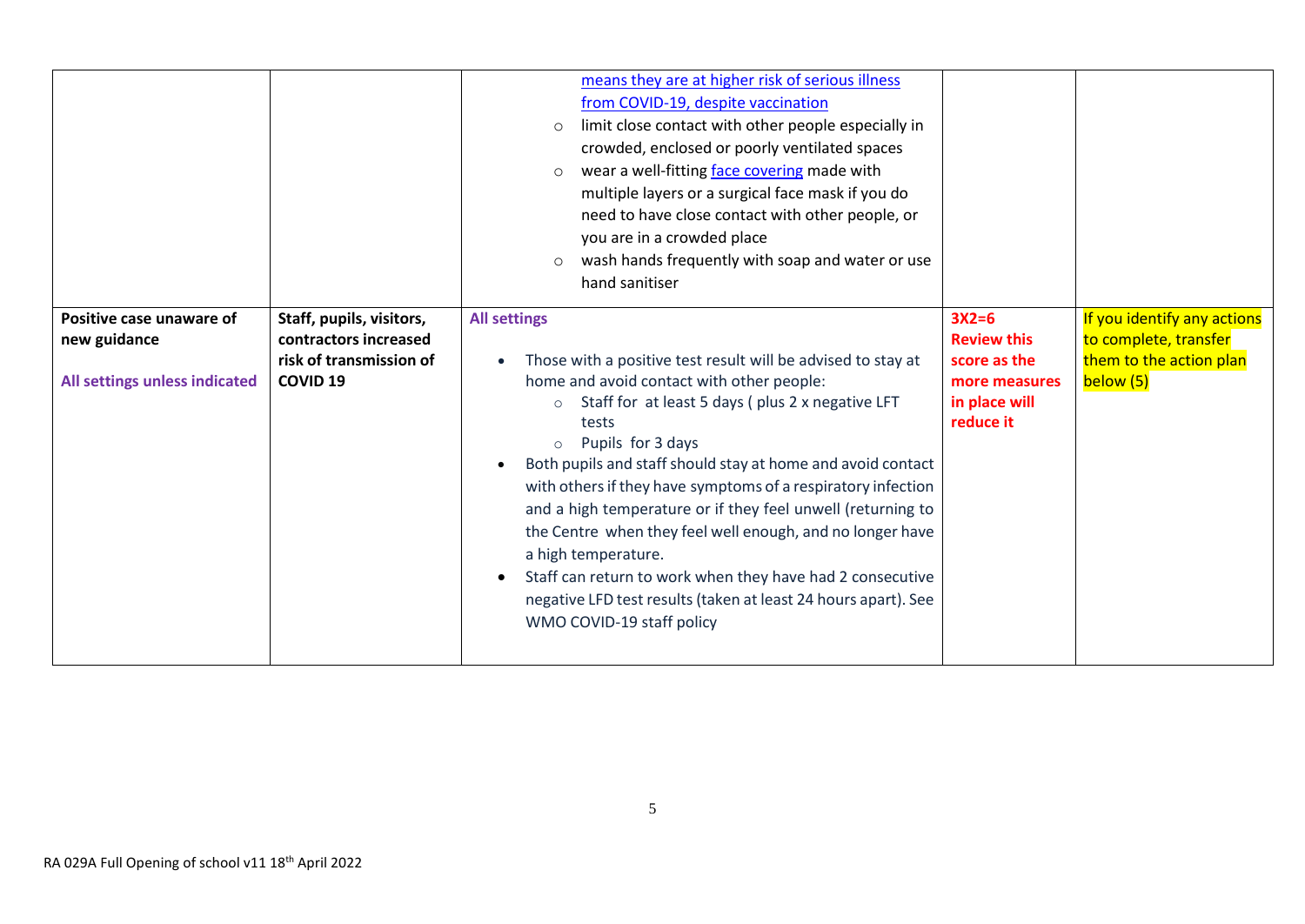| <b>Asymptomatic testing</b><br>All settings unless indicated                                                                                                                                                                                                                                                                                                                                                              | Staff, pupils, visitors,<br>contractors increased<br>risk of transmission of<br><b>COVID 19</b> | <b>All settings</b><br>Patient facing Staff should carry out twice weekly<br>$\bullet$<br>asymptomatic testing.<br>Free tests are available for patient facing staff.<br>$\bullet$<br>Testing is not mandatory but is strongly advised to prevent<br>virus transmission and protect service and Centre users,<br>volunteers, and staff                                                                                                                                                                                                                                                                                                                    | $3X2=6$<br><b>Review this</b><br>score as the<br>more measures<br>in place will<br>reduce it. | If you identify any actions<br>to complete, transfer<br>them to the action plan<br>below (5) |
|---------------------------------------------------------------------------------------------------------------------------------------------------------------------------------------------------------------------------------------------------------------------------------------------------------------------------------------------------------------------------------------------------------------------------|-------------------------------------------------------------------------------------------------|-----------------------------------------------------------------------------------------------------------------------------------------------------------------------------------------------------------------------------------------------------------------------------------------------------------------------------------------------------------------------------------------------------------------------------------------------------------------------------------------------------------------------------------------------------------------------------------------------------------------------------------------------------------|-----------------------------------------------------------------------------------------------|----------------------------------------------------------------------------------------------|
| People at higher risk of<br>becoming seriously unwell<br>from a respiratory infection,<br>including COVID-19<br>older people<br>those who are<br>pregnant<br>those who are<br>unvaccinated<br>people of any<br>$\bullet$<br>age whose immune<br>system means they<br>are at higher risk of<br>serious illness<br>people of any age<br>$\bullet$<br>with certain long-<br>term conditions<br>All settings unless indicated | Staff, pupils, visitors,<br>contractors increased<br>risk of transmission of<br><b>COVID 19</b> | <b>All settings</b><br>The Centre is aware that certain staff and pupils may be at<br>higher risk becoming seriously unwell from respiratory<br>infections.<br>People in this category are advised to follow Living safely with<br>$\bullet$<br>respiratory infections including Covid 19<br>School will discuss any concerns with employees and<br>$\bullet$<br>parents/carers. And this may form the basis of a personal risk<br>assessment.<br>Employees who have received personal advice from their<br>$\bullet$<br>specialist or clinician on additional precautions to take should<br>continue to follow that advice and advise the Centre Manager | $3X2=6$<br><b>Review this</b><br>score as the<br>more measures<br>in place will<br>reduce it. | If you identify any actions<br>to complete, transfer<br>them to the action plan<br>below (5) |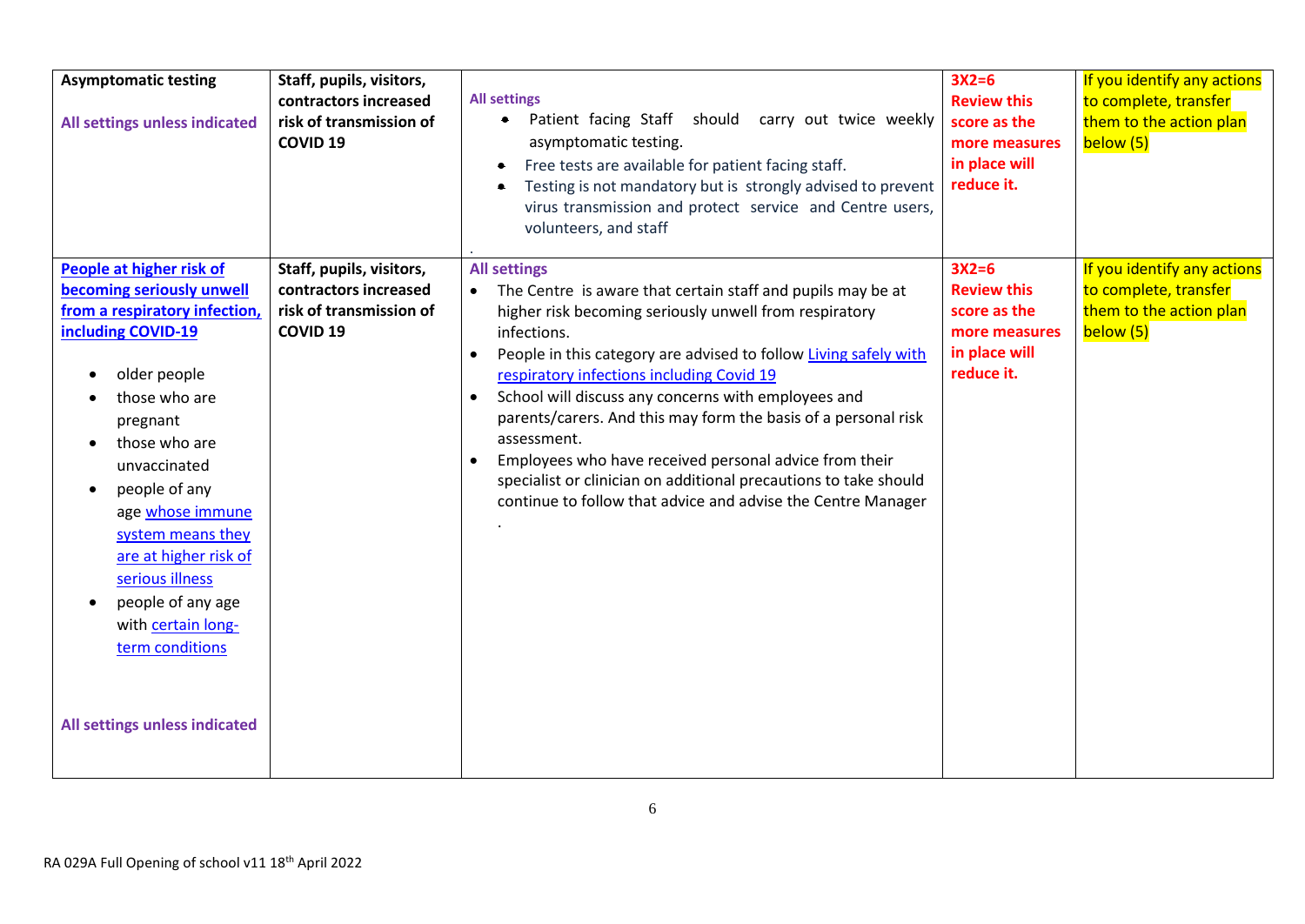| <b>Insert any local hazards</b> | Who can be harmed & | Insert measures to reduce the risk identified. | $3X2=6$            | If you identify any actions |
|---------------------------------|---------------------|------------------------------------------------|--------------------|-----------------------------|
| here                            | how?                |                                                | <b>Review this</b> | to complete, transfer       |
|                                 |                     |                                                | score as the       | them to the action plan     |
|                                 |                     |                                                | more measures      | below (5)                   |
|                                 |                     |                                                | in place will      |                             |
|                                 |                     |                                                | reduce it.         |                             |
|                                 |                     |                                                |                    |                             |